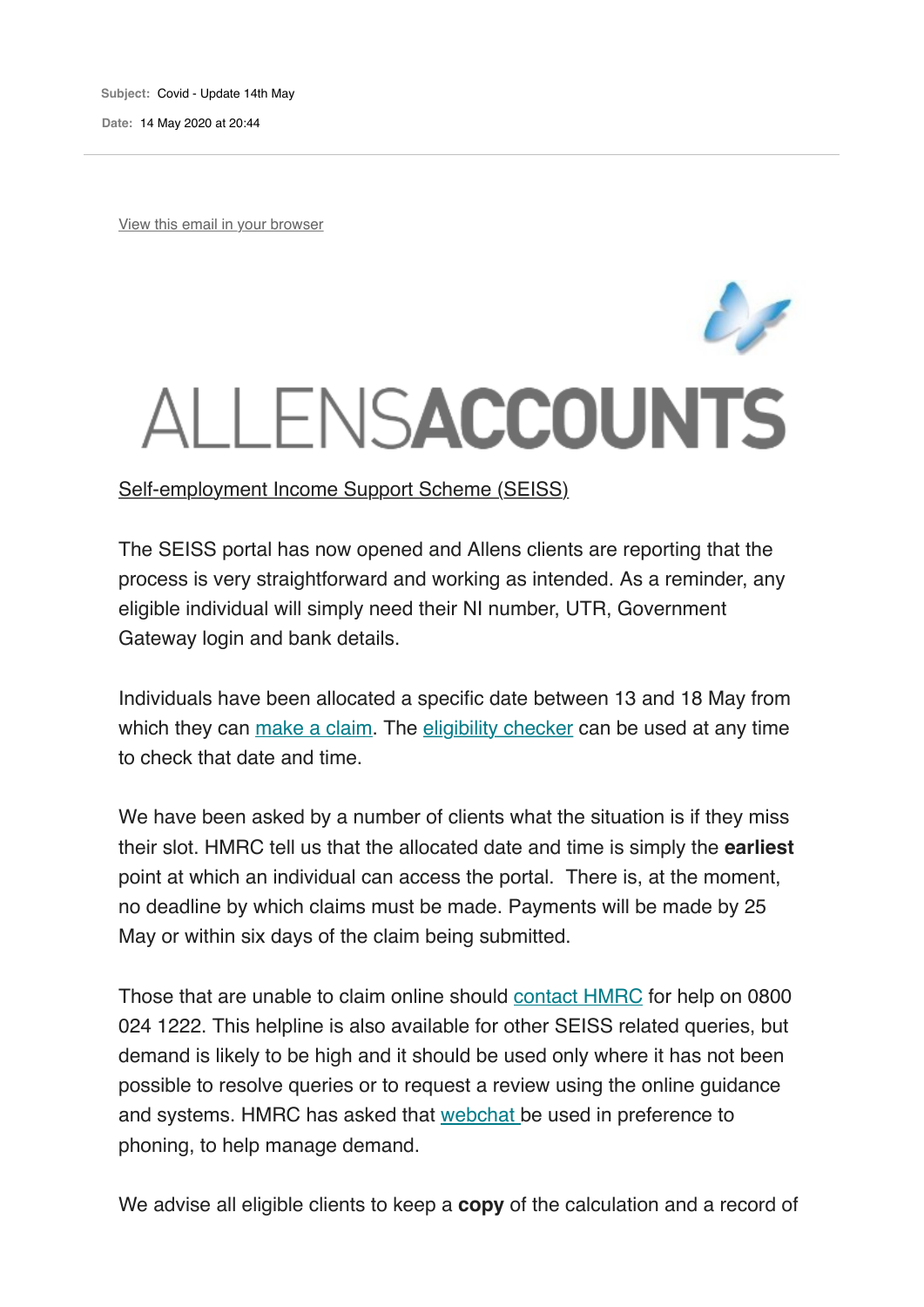the claim reference number.

It is also important to keep evidence that the business has been adversely affected by coronavirus such as:

- business accounts showing a reduction in turnover;
- confirmation of any coronavirus-related business loans;
- dates the business had to close due to lockdown restrictions; and
- dates the taxpayer or their staff were unable to work due to coronavirus symptoms, shielding or caring responsibilities due to school closures.

## Accounting for Grant Claims

A number of clients have asked us how they should account for grants received from their local authority or under the Job Retention Scheme.

The grants should be shown as income on the profit and loss account. The amounts received should be included as 'Grant income', 'Government grant' or within the heading 'Sundry income'.

The grants should not be offset against related costs or expenses in the profit and loss account.

## Coronavirus Job Retention Scheme (JRS)

Over the last couple of days we have had a few calls asking about the changes to the JRS following the announcement of its extension to 31 October 2020.

Please note that **the scheme will run as currently until 31 July 2020** and the changes will only apply from 1 August 2020.

Currently to qualify for a grant a furloughed employee **cannot do any work for the company for at least three consecutive weeks**. It has been announced that from August part-time working will be permitted but no further details have yet been announced.

Full details on the changes to the scheme from August to October will be